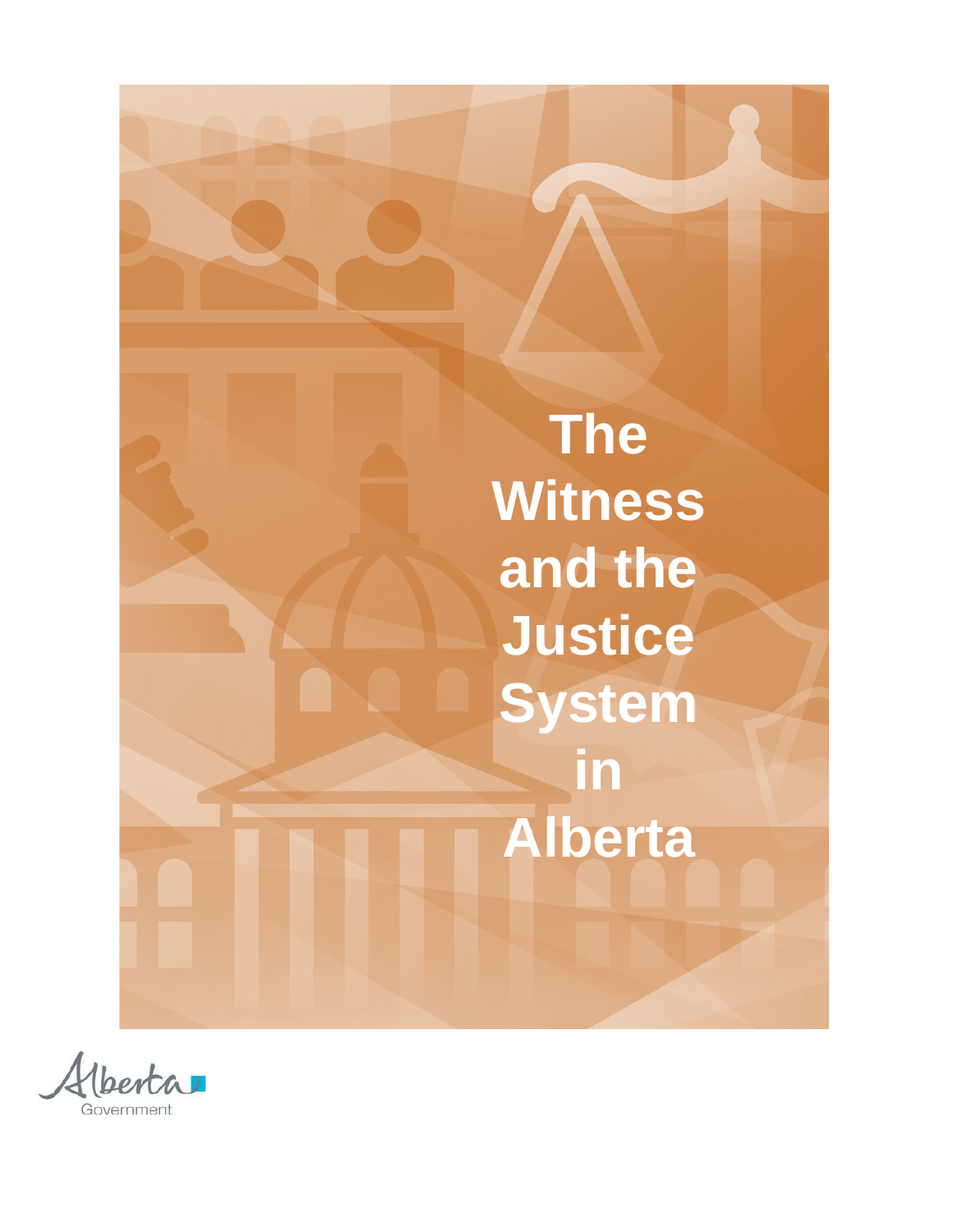## **Introduction**

This booklet provides basic information about appearing as a witness in the courts of Alberta. It is designed to explain your role as a witness, save you time and assist you in fulfilling your responsibility.

As a witness, you have an important duty to perform – to help make sure there is a fair trial. Trial fairness includes the ability of the judge to hear all evidence for and against both sides.

There are three types of trial:

- Civil (disputes between two people or businesses)
- Family (disputes between family members about financial support, or disputes regarding the care of children)
- Criminal (where a person has been charged with a crime or a provincial offense such as a traffic or bylaw offense)

### **Important Note**

Any information in this booklet can be overruled by a judge. If there is some discrepancy between what the judge says and what is written in this booklet, always follow the judge's instructions.

This booklet is for information only. It is not to be interpreted as the law. The contents of this booklet cannot be reproduced for commercial purposes.

### **Required Attendance in Court**

**Criminal Cases**: If you are a witness in a criminal matter, you will receive a subpoena (sub-pee-nah) ordering you to appear in court. The subpoena can come from the Crown prosecutor, the defense counsel, or from the accused if the accused is representing him or herself.

The subpoena is a court order telling you to appear in court at a specific time and place. If you do not obey the order, you can be charged with a crime. The judge decides on the penalty which can include a fine or jail time or both. The subpoena is "served" when it is delivered to you by a peace officer or left for you at your home address with someone 16 years or over. If you move before your appearance in Court, you must notify the Crown prosecutor's office.

**Family and Civil Cases**: If you are a witness in a family or civil law matter, you will receive a notice to attend ordering you to appear in court. The notice to attend can come from a lawyer or a person representing him or herself.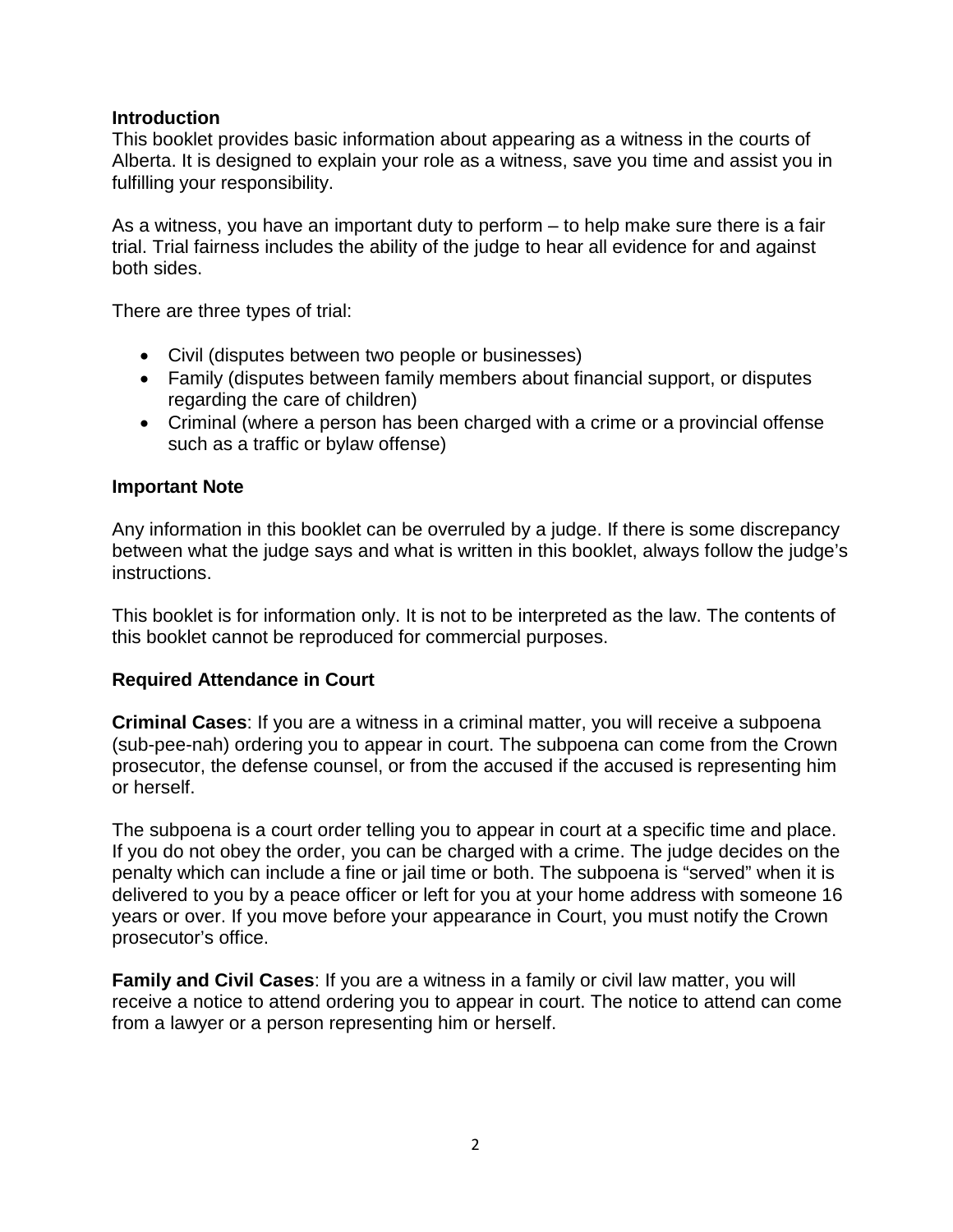The notice to attend is a court order telling you to appear in court at a specific time and place. If you do not obey the order, a judge can order many things, include ordering you to stay in jail until you are no longer required to give evidence. The notice to attend is "served" when it is delivered to you. The person delivering it to you must also pay you the witness fee. The Provincial Court Fees and Costs Regulation sets the witness fee amount.

#### **What to do When you get the Subpoena or the Notice to Attend**

First, read the document. It contains important information, including the name of the case in which you are to give evidence, which court you are to appear in, the courtroom number and the time the hearing is to start. If there is no courtroom number, check with the information counter when you arrive at the courthouse. If you do not know the exact location of the courthouse, you should check in advance. Call the nearest office of Alberta Justice (toll-free 310-0000) or consult the Alberta Provincial Court webpage.

The document can also require you to bring papers, videos, or other materials you have. Bring any material the document tells you to bring.

### **The interview**

The lawyer or person calling you as a witness may wish to interview you before your appearance in court. This is to review the strength and accuracy of your testimony.

### **Do I Have to Come?**

Yes. If you do not show up as ordered, the court may issue a warrant for your arrest. A subpoena or notice to attend takes precedence over nearly every other duty. Your employer, for instance, cannot prevent you from appearing in court.

**Criminal Cases**: If you can't attend court, call the Crown prosecutor's office at the place the trial will be. If you cannot reach the office, call the RCMP or local police force. They will be able to assist you but you must let them know of your problems as early as possible.

**Family and Civil Cases**: If you can't attend Court, contact the lawyer or the person who contacted you and tell them you cannot attend. If you cannot reach this person, contact the civil division at the courthouse where you are to appear.

### **Arriving at the Courthouse**

You should be at the court at least 30 minutes before the case is scheduled to start. You may have to go through security; also, you may need some extra time to find your courtroom.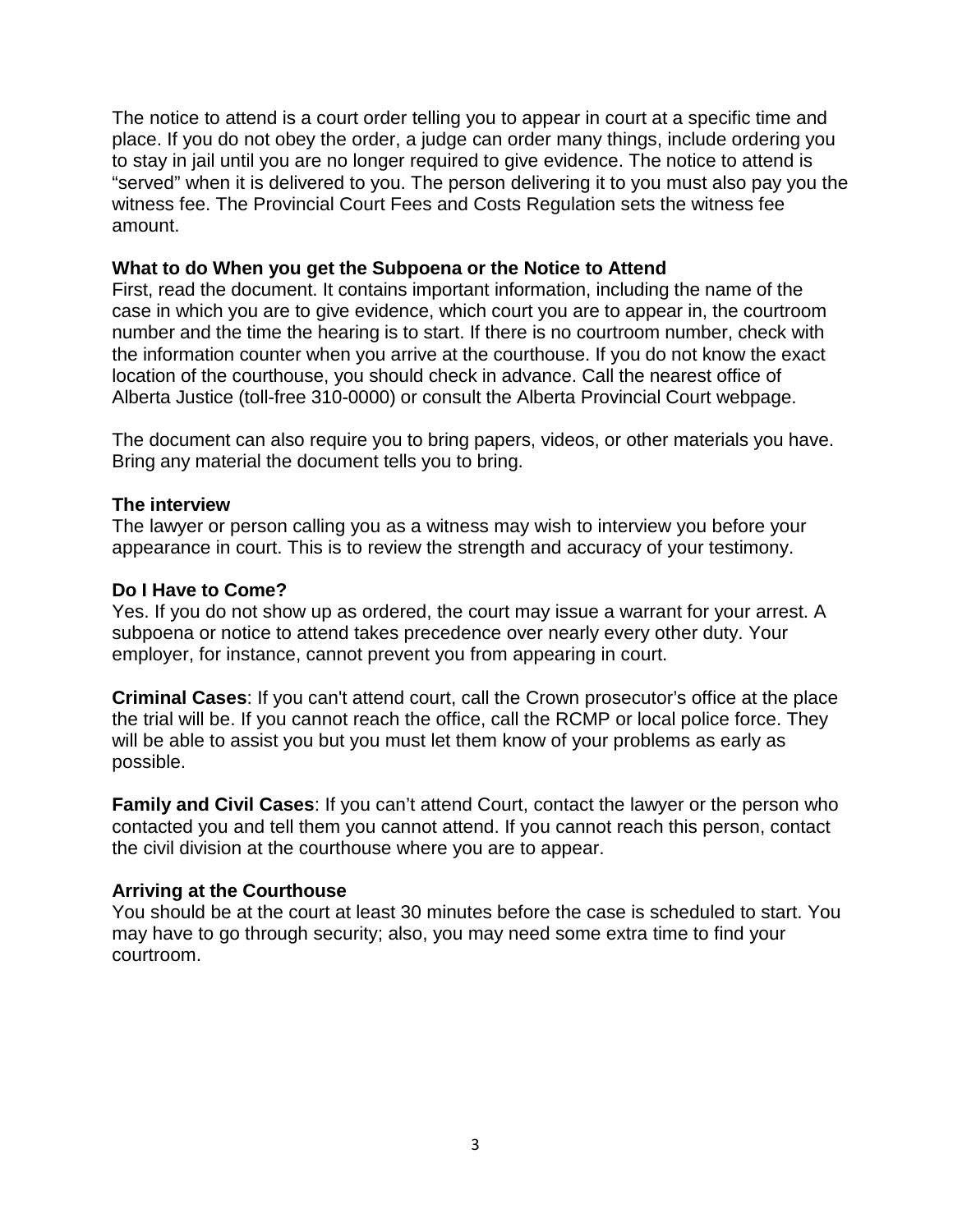# **Your Rights**

As a witness, you have certain rights. It is illegal for you to be harassed for being a witness. It is illegal for anyone to try to influence what you say as a witness. This is an offence known as obstructing justice and the penalty is up to 10 years in prison. You should report any attempts at interference to the police or the Crown prosecutor's office immediately. You also have the right to have your own lawyer in court, if you feel this is necessary.

# **When You Get to Court**

Bring the subpoena or notice to attend with you when you register at the court administration office - usually on the main floor of the courthouse. The subpoena is required for the court records. You may also present your subpoena or notice to attend to the court clerk in the courtroom before or immediately after the proceedings. The court clerk wears a black gown and sits just in front of the judge.

When you get to the court building, you may find there is only one courtroom. However, in larger centres there may be a number of courtrooms. If you do not know which courtroom to go to, ask the clerk or uniformed court orderly, or inquire at the court administration office.

Once you get to the proper courtroom, advise the lawyer or the person who contacted you that you are present.

### **In the Courtroom**

### **How to Act in the Courtroom?**

There is no specific dress code. Try to dress in a way that shows respect for the Court. Take off headwear (unless it is religious headwear). Do not bring food or drink into the courtroom. Turn off your cell phone before entering the courtroom. Please note that the recording of court proceedings is not allowed.

### **Who's who in the court?**

The most important individual in the courtroom is the judge. The judge is responsible for the way the courtroom is run. Judges of the Provincial Court are addressed as Your Honour. Judges of higher courts are addressed as My Lord, or as My Lady. Lawyers in a criminal proceeding represent either the Queen or the accused. The lawyer for the prosecution is called the Crown prosecutor. The lawyer for the accused is the defence counsel, or the accused may represent him or herself. In a family or civil case, the lawyers represent one of the people involved in the lawsuit, or the person represents him or herself.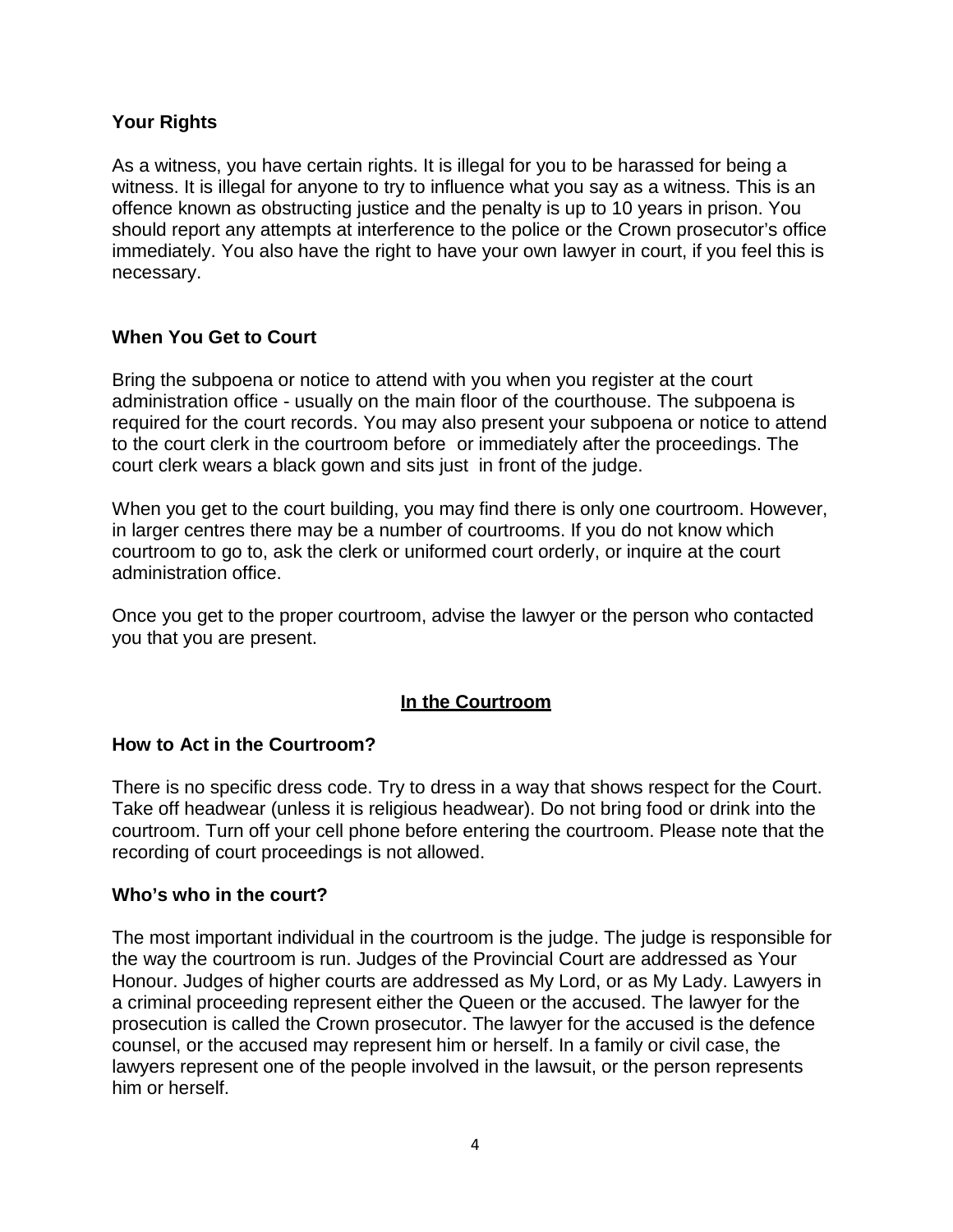In a criminal case, the Crown prosecutor is responsible for proving the case against the accused beyond a reasonable doubt. The defence lawyer defends his or her client to the fullest extent of the law.

In a family or civil case, the person who is asking for something must prove that they are entitled to it on a balance of probabilities.

Other court officials include the court clerk (who wears a black robe and sits just in front of the judge); the court reporter (who records the proceedings); and court orderlies, who can be identified by their uniforms.

### **How long do I have to stay?**

When you arrive, you may ask the person who contacted you or the lawyer representing the side for which you are a witness when, approximately, you will testify. Court proceedings can be lengthy and complicated. You should be prepared to stay for the period required or until the court excuses you.

If you wish to leave the court after you have finished testifying, but before the trial is completed, advise either a lawyer in the case or the person who contacted you, who will talk to the judge about your need to leave.

### **During the trial**

Once the case begins, the judge may ask all witnesses to wait outside the courtroom until they are called to testify. This is called "exclusion of witnesses." Wait until they call your name before re-entering the courtroom. If you arrive late, ask an orderly or court official to find out whether or not witnesses are excluded and to let the lawyer or person who contacted you know you are here.

While you are waiting outside the courtroom, do not discuss your testimony with anyone except the lawyer or person who contacted you. If witnesses are not excluded, you may wait inside the courtroom until it is your turn to testify.

When your name is called, you will be directed to the witness box. It is from here that you will give your evidence.

#### **Giving Evidence**

Once you are in the witness box, you will take an oath, according to your religious belief, that you will tell the truth. If you do not wish to swear an oath (if you are not religious or your religion prohibits swearing an oath) you may ask to "affirm" that you will tell the truth. If you wish to affirm, tell the judge this as you enter the witness box. You may also present your subpoena or notice to attend to the court clerk and tell him or her whether you would like to swear an oath or affirm before the hearing starts.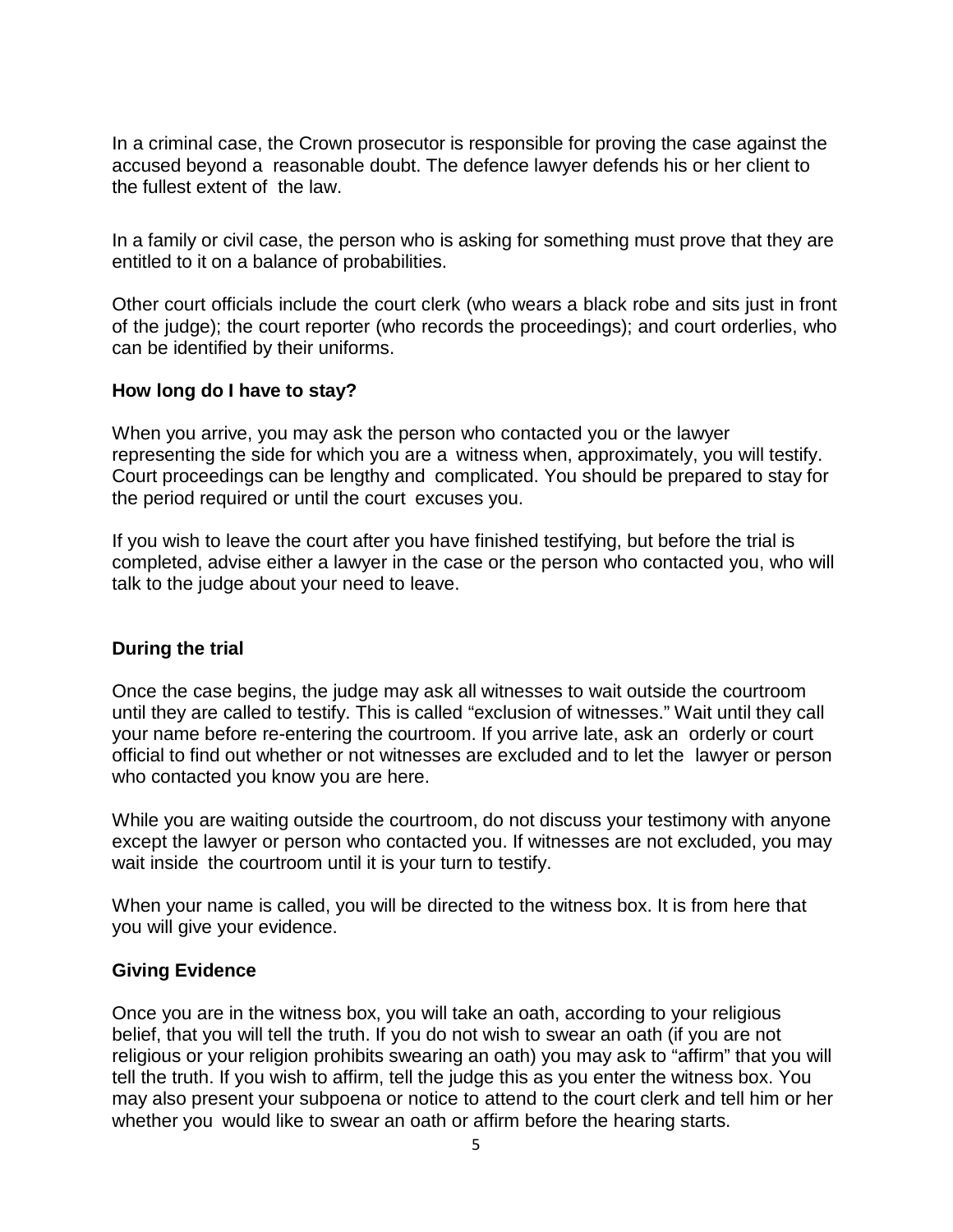### **Answering questions**

While you are testifying, you may ask the judge whenever you have any questions or concerns. You will be questioned carefully by the lawyers or the person representing him or herself. You must answer these questions to the best of your ability. If you do not know the answer to a question or do not understand a question, you should say so.

The court is interested in your version of what happened, not what the person questioning you might suggest happened. If you do not agree with a suggestion that is made, you should say so. If you agree with part of a suggestion that is made, you should say which part you agree with.

If you are reluctant to answer a certain question, ask the judge if it is necessary to answer. You should also tell the judge why you are reluctant to answer. If the judge decides the question is not relevant, you might not have to answer; however, if the judge decides you should answer the question, then you must answer it.

### **The Canada and Alberta Evidence Act**

If the reason you are reluctant to answer a question is that you could be convicted of a crime yourself, you may ask for the protection of the Canada Evidence Act or the Alberta Evidence Act. If the judge grants the protection, you still have to answer the question, but your answer cannot be used against you. The exception is that you cannot ask for this protection against perjury.

### **Perjury**

Perjury occurs when a witness gives false evidence with an intent to mislead the court. This is a serious criminal offence punishable by up to 14 years in prison.

An honest error is not perjury. If you make a mistake while giving evidence, correct it by bringing it to the attention of a lawyer in the case or the person who contacted you as soon as you realize your mistake. A person can only be charged with perjury if he or she deliberately misleads the court.

#### **Public trials**

Trials are open to the public and the news media. Your testimony might be reported in the newspapers, on the radio, or on television, unless the judge makes an order that this is not allowed.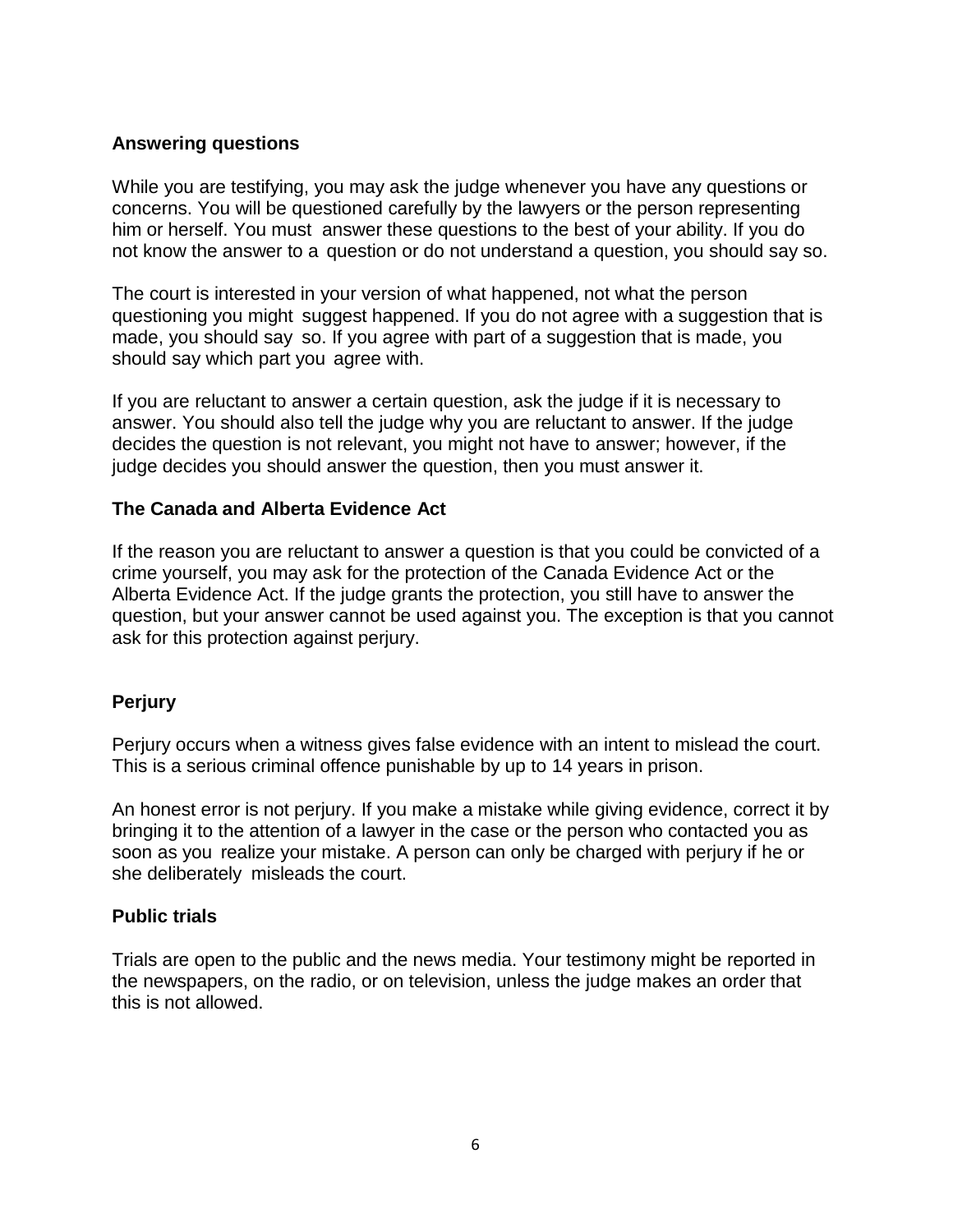## **Transportation and Expenses**

**Criminal Trials:** If you are a witness for the defence, you are not paid by Alberta Justice. Consult with the defence lawyer regarding any payment for expenses.

If you are a witness for the Crown you are entitled to reasonable travel and accommodation expenses if the trial is in a place other than where you live. Other expenses may be considered by applying to the clerk.

Payment is made by cheque, usually through the mail, so it is important that you give your correct address to the court administration office. If necessary, expenses for transportation to and from the courthouse may be arranged through this office.

If you have any questions regarding the payment of expenses, discuss them with the court administration office.

**Family and civil trials:** Your expenses, other than the witness fee, can only be paid by the person who wants you to testify. Consult with the lawyer or the person who contacted you regarding expenses.

### **Delays and Adjournments**

Because they deal with serious matters, courts often proceed slowly and very carefully. This means that delays may happen. If this happens, the proceedings may be adjourned to another date. This may result in some inconvenience for witnesses, but it is necessary to ensure a fair trial.

If the case is set over to another date, you will either be called into the courtroom and advised of the new date or you will be served with a new subpoena or notice to attend. If you are not sure when you should appear next, call the court administration office, tell them the name of the accused and the date you last appeared, and they will be able to help you.

If you do not understand the reason for a delay in the proceedings, ask for an explanation from the lawyers, the person who contacted you or the court clerk.